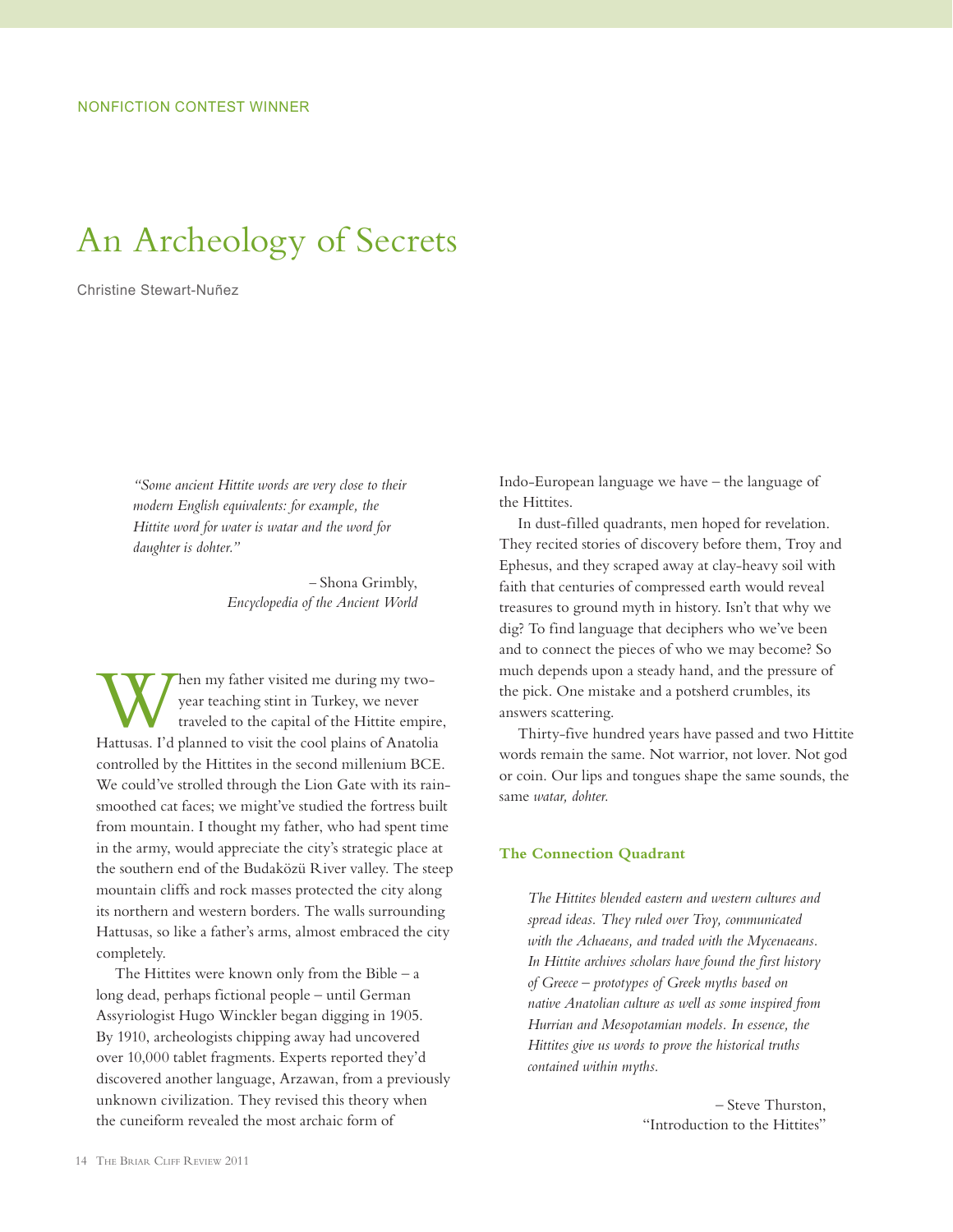On the first day of his visit my father and I walked, in the dry heat of April, four blocks from my on-campus apartment to a pastry shop. We sat at a circular table-fortwo, my father's six-foot frame hunched over a dainty porcelain coffee cup. I noticed strands of gray in his otherwise sandy-brown hair. Sunlight streaming through the plate glass at his side and back illuminated his seacolored eyes. On the other side, pedestrians blurred, flowing down the sidewalk. They lapped the intersection like a wave. Kitty-corner stood a kiosk where my friends bought cigarettes or the national alcohol, rakı; depending on the season, I bought cherry or carrot juice.

"I have something to tell you," Dad said. His thick fingers grasped the tiny spoon as if it was a child's and we played afternoon tea. As he stirred sugar into the cup, I remembered he usually took his coffee black.

"Really? Is everything okay?" I moved forward in my chair. Was he ill? Was my mother? Did my younger brother get in some sort of trouble?

"I have another daughter." Each word hesitant, smuggled, as if his brain delivered the syllables to his lips, but his tongue refused to unwrap them.

I opened my mouth to speak. Nothing. The sounds of honking and gear-grinding cars battered us when the shop door opened. Customers pressed chatter around us. Dad stared at the bag hanging off my chair.

Two emotions coursed through my body. The first, betrayal. *An affair?* I caught my breath and remembered my mother coping with years of his heavy drinking and the death of my sister, Theresa. *That can't be it*, I thought. I couldn't quite comprehend it; this kind of secret bubbled up over Nescafé and baklava with friends, not fathers. The second, elation. *A flesh-and-blood sister?* I imagined shopping trips, manicures, makeovers.

"How old is she? Where does she live? Have you met her? What is her name?"

"Vicki. She's thirty-four. Wisconsin." I did the math and sat back in my chair, astonished. She's the same age as Theresa would be now. "I went up there a few weeks ago," Dad continued. "I knew she was my daughter the moment I saw her." His voice quavered, a slip of tone I recognized from the morning I woke up to sirens. Dad was standing on the porch, his flannel robe pulled around him. "They can't find her pulse, they can't find her pulse," he had whispered. Theresa was dead at twenty years old from carbon monoxide poisoning – ruled an accident because she was drunk.

But now, Vicki, this new sister sprung fully grown from his head as if Athena.

## **The Revelation Quadrant**

*In spite of their connections to us, the general public knows little about the Hittites. Studying Biblical archeology and ancient Egypt tends to have more appeal; furthermore, for centuries "history itself conspired to erase them."Much of the little information that is known is old, out of date, and wrong. Recent scholarship has sought to change that.*

> *–* Steve Thurston, "Introduction to the Hittites"

One afternoon, the summer after my junior year of high school, my mother and I sat at my grandparents' kitchen table finishing lunch. The lights were off to keep the trailer cool. We sipped iced tea, drops of condensation sliding off the glasses and pooling on the plastic table cloth. The sentences between my mother and grandmother slowed, suspended in the sticky August air. I dozed until my grandmother mentioned almost leaving the Catholic Church. She sniffed, a sign the circumstances still bothered her. I spent the next hour wondering, too polite to press for details.

"What was so earth-shattering that Grandma and Grandpa almost left the Church?" I asked as soon as my mom and I were out the door.

Mom slid into the car and rolled down the windows. The "whole truth" had always been important to her. "A half-truth," she said once, "might as well be a lie." For a moment she considered her answer.

"Your father and I didn't get married until Theresa was six months old. Our parish priest tried to convince me to give her up for adoption even though I planned to keep her." She stared at the road as she pulled onto the street, her hand white-knuckled on the steering wheel. "My parents supported me and got angry about the priest's insistence, so they almost left."

 I exhaled. Finally! My mother: a real human with a dramatic past. I was proud of her refusal to surrender to a bully. I couldn't imagine my grandparents fighting outright with the priest, but I could see tension rippling out from my grandparents' influence in the family and community.

Still, I had a question, not well-chosen but too important for my teenage mind to ignore.

"So do Theresa and I have the same dad?"

"Of course you do," Mom responded, her tone a blend of hurt and indignation. She stopped at a light and signaled left. She kept her eyes on the road.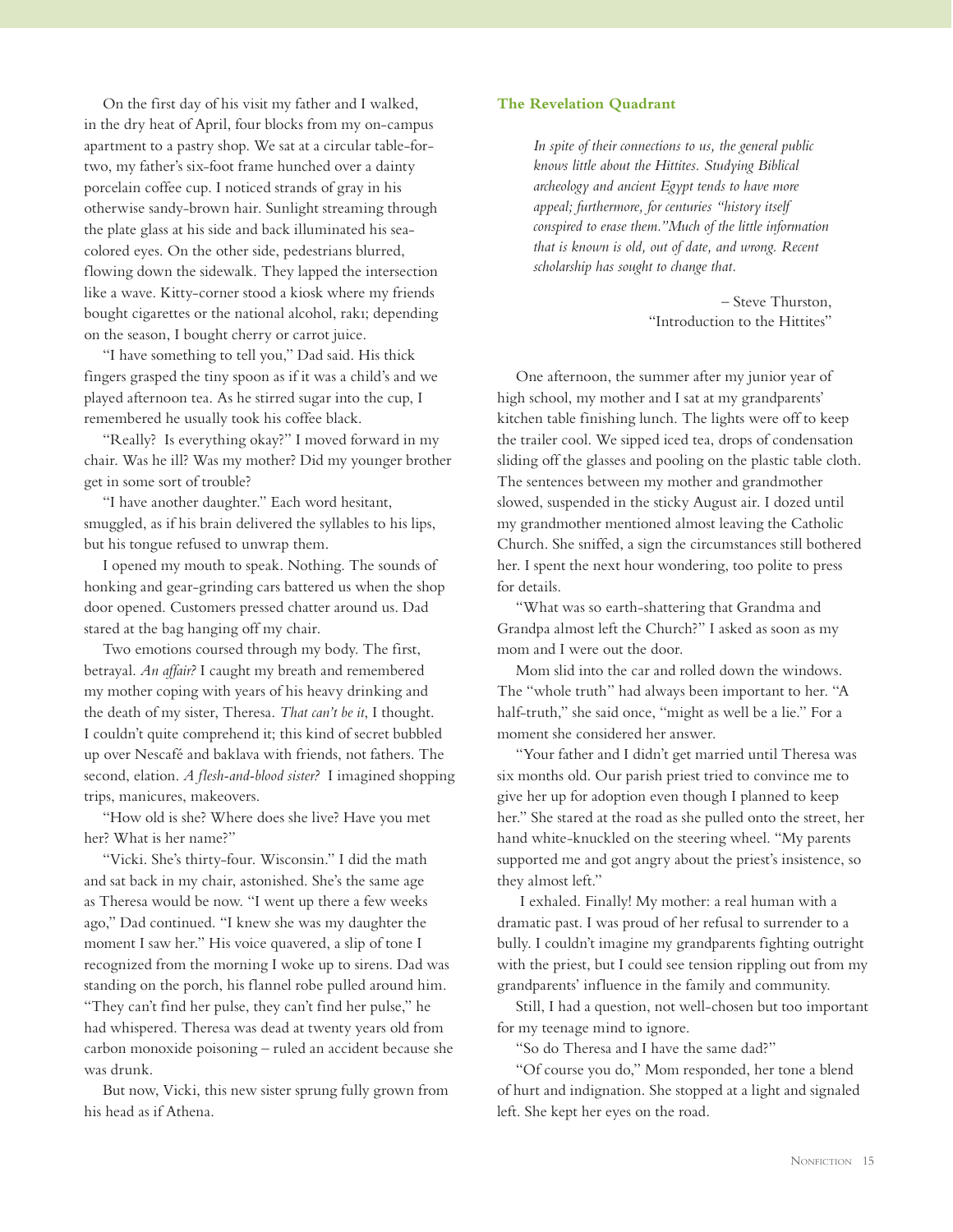"Cool," I said, relieved I didn't have to adjust to this other new truth. "You were really strong for what you did." I continued after a pause, "Thanks for telling me."

For years we never spoke of it again.

## **The Conflict Quadrant**

*The Hittites mastered the use of an innovative lightweight chariot, which contributed significantly to their rise to power in Anatolia and Syria even when threatened by Egypt. Pulled by two small horses, the chariot had three advantages: it was fast, mobile, and could be used as an archery, javelin, and spear platform.* 

> *–* Steve Thurston, "Introduction to the Hittites"

"How come you didn't know about Vicki until recently?" I asked my father, forking a piece of baklava. He shifted in his seat.

"Her mother was married," he finally answered.

Complicated possibilities thundered across the field of my father's past and I could feel his heart – and mine – beat faster. Among the scenes taking flight in my imagination, one spiraled through the air and landed at my feet: my father, age twenty-one, flirting with the beauties who sat in his salon chair. Dad would compliment a woman's thick tresses as he set her hair in rollers or teased her locks into a beehive. His hand lingered on her shoulder. Married or not, they'd always blush.

He'd been a star stylist. The salon owner was grooming him to manage a new store. Instead, around the time of his daughter's birth, he got drafted. Mom said the anatomy classes Dad took in beauty school qualified him to train as a medic at Fort Leavenworth, Kansas. In 1965 he helped set up an evacuation hospital in Vietnam. In six months, hands that had cut bangs for women in mini-skirts began to sew up soldiers' wounds.

No photos of my father in-country exist, so I must imagine him sitting at a shoddy table amid flea market booths with thatched roofs. Behind him, women in wide hats sell fish. His right hand holds a gray rice bowl, the other grips a can of "tiger piss," a word they used for beer. His medic shirt hugs his broad shoulders and the upturned cuff reveals the blue edge of a tattoo. An army jacket, thrown over the chair, matches the blanket he brought home – the camouflaged one with which I made forts. Mom threatened to hide that blanket if it became ripped or stained in my care. His smile isn't reserved like the one in his wedding photo, but his crewcut is the same. Buddies sit around him – two Aussies who joined the war to drink and a New Yorker with his arm around a Korean marine.

I imagine the top of a pen inside his jacket, its gold cap clipped over a pocket. It's the pen he used to sign the letters Mom told me about. He wrote to dead guys' wives and parents detailing the days he spent at their loved one's side, he took dictation from a guy whose hand got blown off, and he penned a few love letters, too.

When he got home, he didn't perm hair or clean scalpels again. On June 6, 1966 he started working on the line at a factory that makes airplane parts for fighter jets and commercial carriers. He's been with that company ever since.

# **The Story Quadrant**

*Anatolian art between 1650 and 1200 BCE fails to reveal creative flair or technical accomplishment. Described as naturalistic, a Hittite artist seemed to strive to render an object's essence. "The principal purpose of Hittite art is to evoke feeling rather than to portray fact."* 

> *–* J.G. Macqueen, *The Hittites and Their Contemporaries in Asia Minor*

The third day of our trip my father and I drove west along the Mediterranean Sea to the closest yellow-sanded beach. Asking more questions about Vicki, I fantasized about an Oprah-style reunion based on the few details I discovered: she was blonde and blue-eyed; her daughter was too. And my mom was okay with the news. She had always known it might be a possibility, but had never imagined a daughter surfacing after all this time.

With the water too cold to take more than a quick dip into the sea, Dad and I brought our paperbacks down to the beach and arranged towels on lounge chairs. Never before had I witnessed my father read a novel. I stared at the gentle way he turned the pages. When he lowered the book and gazed out at the blue, blue sea, I followed his eyes.

"Those ruins out there were built about a thousand years ago as part of a fortification plan for this area," I said, pointing to the squat turrets and walls on an island a good swim's distance from the beach. My friends and I made it out there once, but the swim exhausted me and there wasn't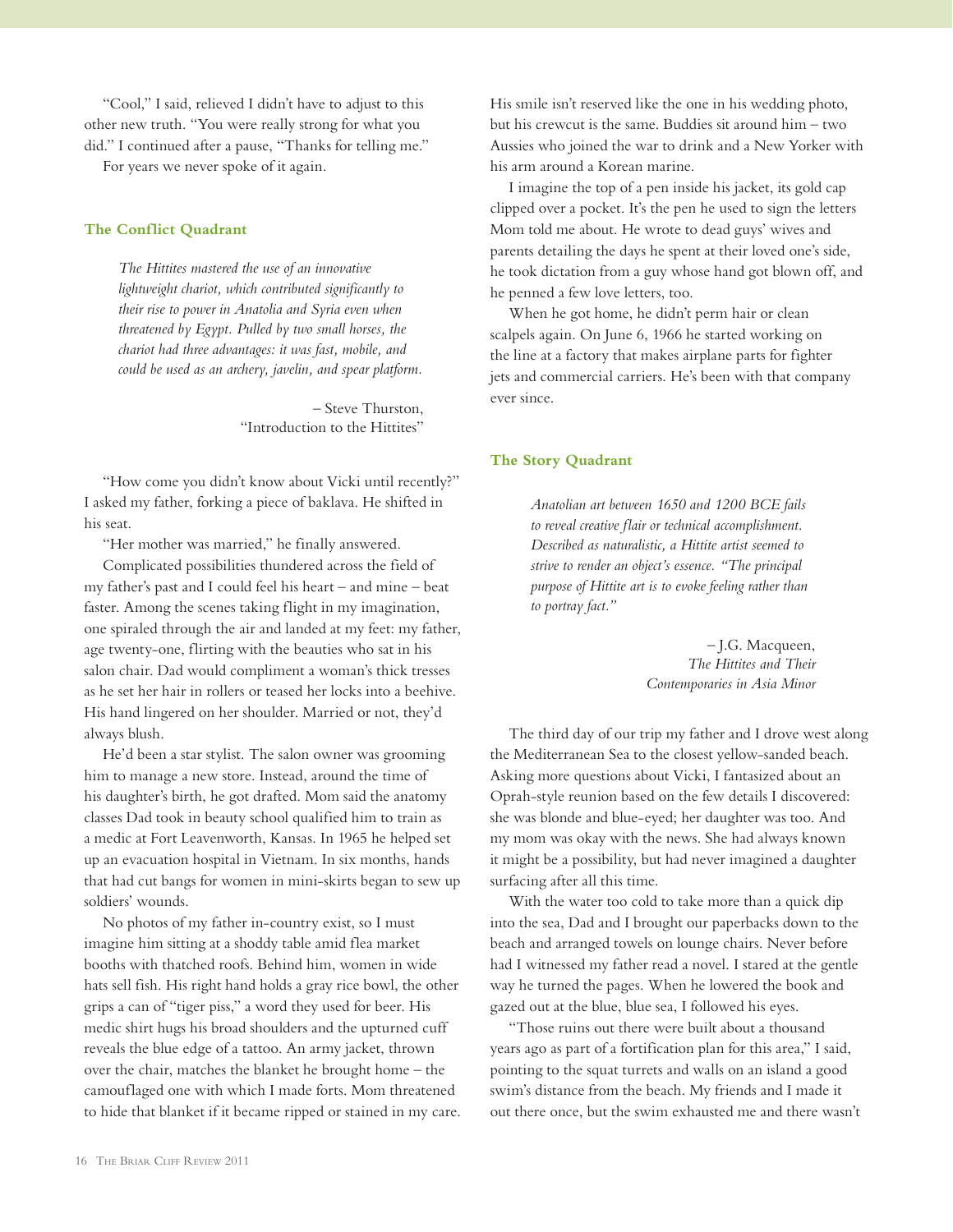much on the island except hot, sharp rocks. "It's called 'Kiz Kalesi,'" I said. "Girl's Castle."

"Why's that?" Dad asked. He studied the castle for a few minutes without speaking. Everything seemed simple – blank sky, light breeze, soft expression on my father's face.

"According to legend, soon after the birth of a princess, a fortune teller told the king his daughter would die from a snakebite. To protect her, the king cloistered his daughter in the castle, but an asp snuck into a basket of grapes brought to feed the princess. She died from its bite."

A shift. My father's eyes narrowed, his jaw tightened.

"Interesting story." He sat up and pointed to an outdoor café just beyond the sand. "Will those waiters serve beer on the beach?"

Sober since Theresa died, he had ordered a beer the evening he told me about Vicki. My colleagues had ordered beers at dinner, too, so I thought he did just to go along. The next day he ordered two. During our day soaking up heat on the beach, he drank all afternoon.

#### **The Theorizing Quadrant**

*Hittite prayer reflects the culture's straightforward philosophy of life and the interdependency of life and death: "Man is mortal, and man is sinful. Even if a man is himself innocent, the sins of his father fall upon him; he is afflicted by sickness and misery. But when a man cries to a god for mercy the god listens."* 

> *–* J.G. Macqueen, *The Hittites and Their Contemporaries in Asia Minor*

During my childhood, I feared the sound of a shot glass clinking on a countertop, the ensuing glaze of my father's silence. How many nights had I stood outside the bathroom door while he puked up pork chops?

I was eight when I walked up the stairs, linoleum still shiny, and saw Dad at the kitchen table. His t-shirt was starched by sweat and a hammer hung from his mudstreaked jeans. In the light of the television, he forked roast beef left-handed, his right wrist swollen, immobile. His puffy face looked as if he'd been in a fist fight. Blood patched his skin from hand to elbow. I smelled beer on his breath; a couple cases had helped him re-shingle our roof. Theresa, dressed in her white nurse's aide uniform, stood with her hands on her hips. She saw me and stomped out. Had they been fighting again? Did she say something was

broken? With my arms wrapped around my stomach, I shuffled closer. Rainbow-hued, his skin, the colors of my crayons: yellow-green, cornflower, violet. I reached out, wanting to touch him.

"Daddy," I said. "What's wrong?" Did I mean with his wrist? On the television show? Did I want an answer to why Theresa left? What words did I expect?

"Nothing."

He tried to scoop up mashed potato with his left hand, working to keep pain off his face, then turned back to the ten o'clock news.

# **The Deciphering Quadrant**

*Bedrich Hrozný, a young Czech, "re-discovered" Hittite by deciphering rhymed lines: "NU NINDA-AN EZZATENI WATAR-MA EKUTENI." He knew the Babylonian sign for bread, "ninda", and deduced "ezza" to mean "eat." Its potential as a cognate of the Greek "edein", Latin "edere" and German "essen" followed. Other words leapt out— "nu": now, "watar": water: "Now you will eat bread and drink water."* 

> *–* Christian Falvey, "Bedřich Hrozný – Re-Discoverer of the Hittite Language"

Toward the end my father's visit, we ate at a tourist restaurant in Cappadocia built inside a hollowed-out cave. To entertain diners, it featured dances associated with Turkish culture. I felt silly walking into a rock wearing heels and a dress, but once inside, the cement sidewalk turned into a plush red carpet. Clarinet, drum, and saz players performing traditional Turkish music greeted us.

The host seated us at a wide, circular table and continued to add other guests. Between plates of rice wrapped in grape leaves and stuffed peppers, we watched a Turkish wedding folk dance: a woman with red, transparent scarves swept over her face married a young farmer, the gold jewelry gifted to them jingling as they danced. After bread stuffed with cheese and creamy yogurt mixed with garlic and cucumbers, we watched six Sufi mystics whirl in the Dervish tradition. While the waiters replaced our empty plates with a tray of grilled lamb and chicken - and refilled my father's empty wine glass, we watched belly-dancers shimmy and swirl.

I noticed, toward the end of the evening, my father's